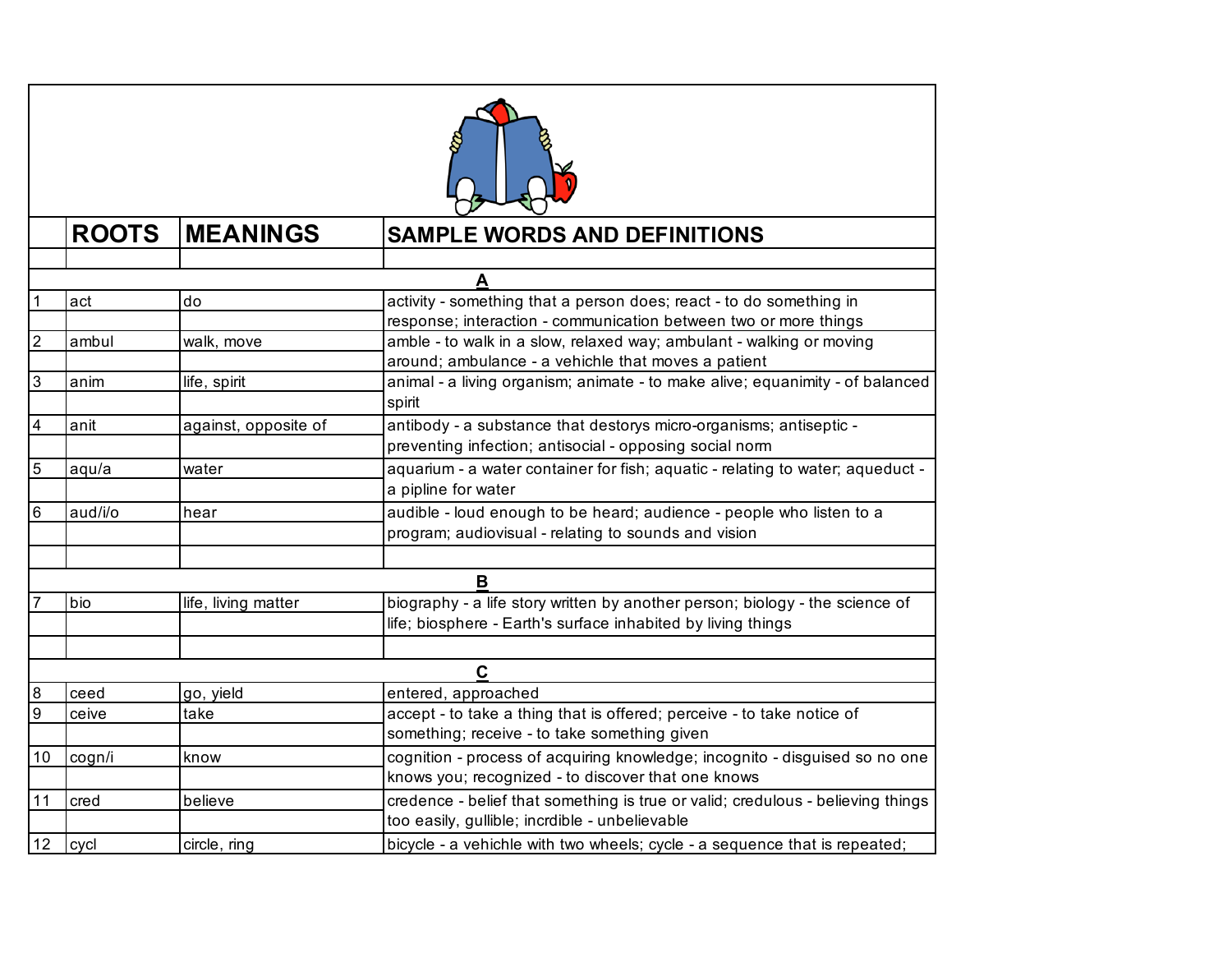|    |              |                                | cyclone - a storm with circling winds                                                                                                                 |
|----|--------------|--------------------------------|-------------------------------------------------------------------------------------------------------------------------------------------------------|
| 13 | dyn/a/am     | power, energy, strength        | dynamo - generator of energy; dynamic - having physical energy/power;<br>dynamite - a powerful exlosive                                               |
| 14 | dys          | abnormal, bad                  | dyspepia - abnormal indigestion; dustopia - an imaginary place of total<br>misery; yslexia - impairment of the ability to handle words                |
| 15 | equ/i        | equal, equally                 | equidistant - an equal distance from two points; eqaunimity - calm<br>temperament, evenness of temper; equation - a statement of equality             |
| 16 | ethno        | race, people                   | ethnic - pertaining to a defined group of people; ethnocentric - focusing on<br>the ethnicity of people; ethnology - the science of people and races  |
| 17 | extra, extro | outside, beyond                | extraordinary - beyond ordinary; extraterrestrial - outside the Earth; extrovert<br>- an outgoing person                                              |
| 18 | fore         | in front of, previous, earlier | forebear - ancestor; forebode - to give an advance warning of something<br>bad; forecast - a preview of events to be                                  |
| 19 | fract, frag  | break                          | fracture - a break; fragile - easy to break; fragment or fraction - a part of<br>element of a larger whole                                            |
| 20 | flect        | bend                           | deflect - to bend course because of hitting something; inflection - a bending<br>in the voice's tone or pitch; flexible - easily bending              |
| 21 | flor/a       | flower                         | florist - someone working with flowers; floral -flowerlike; flora - the plant life a<br>particular time or area                                       |
| 22 | geo          | earth, soil, global            | geography - study of the earth's surface; geology - study of the structure of<br>the earth; geoponics - soil based agriculture                        |
| 23 | ger          | old age                        | geriactrics - medicine pertaining to the elderly; gerontocracy - the rule of the<br>elders; gerontology - the science of aging                        |
| 24 | gram         | letter, written                | diagram- a simple drawing; grammer - rules of how to write words in<br>sentences; telegram - a message sent by a telegraph                            |
| 25 | graph/y      | writing, recording, written    | graphology - study of handwritings; autographed - written with one;s own<br>hand; seismograph - a machine noting strength and duration of             |
| 26 | grat         | pleasing                       | gratify - to please someone; grateful - feeling thankful; gratuity - a tip, token<br>of appreciation                                                  |
| 27 | herbi        | grass, plant                   | herbicide - any chemical used to kill unwanted plants, etc.; herbivorous -<br>plant-eatinf; herbal - relating to plants                               |
| 28 | hetero       | different, other               | heterogenous - made up of unrelated parts; heteronums - words with same<br>spelling but different meanings; heterodox - not conforming to traditional |
| 29 | homo, homeo  | like, alike, same              | homogeneous - of the same nature or kind; homonym - sounding alike;<br>homeopath - a therapy that is based on treating "same with same"               |
| 30 | hydr/o       | liquid, water                  | hydrate- to add water to; hydrophobia - intensefear of water; hydroponics -                                                                           |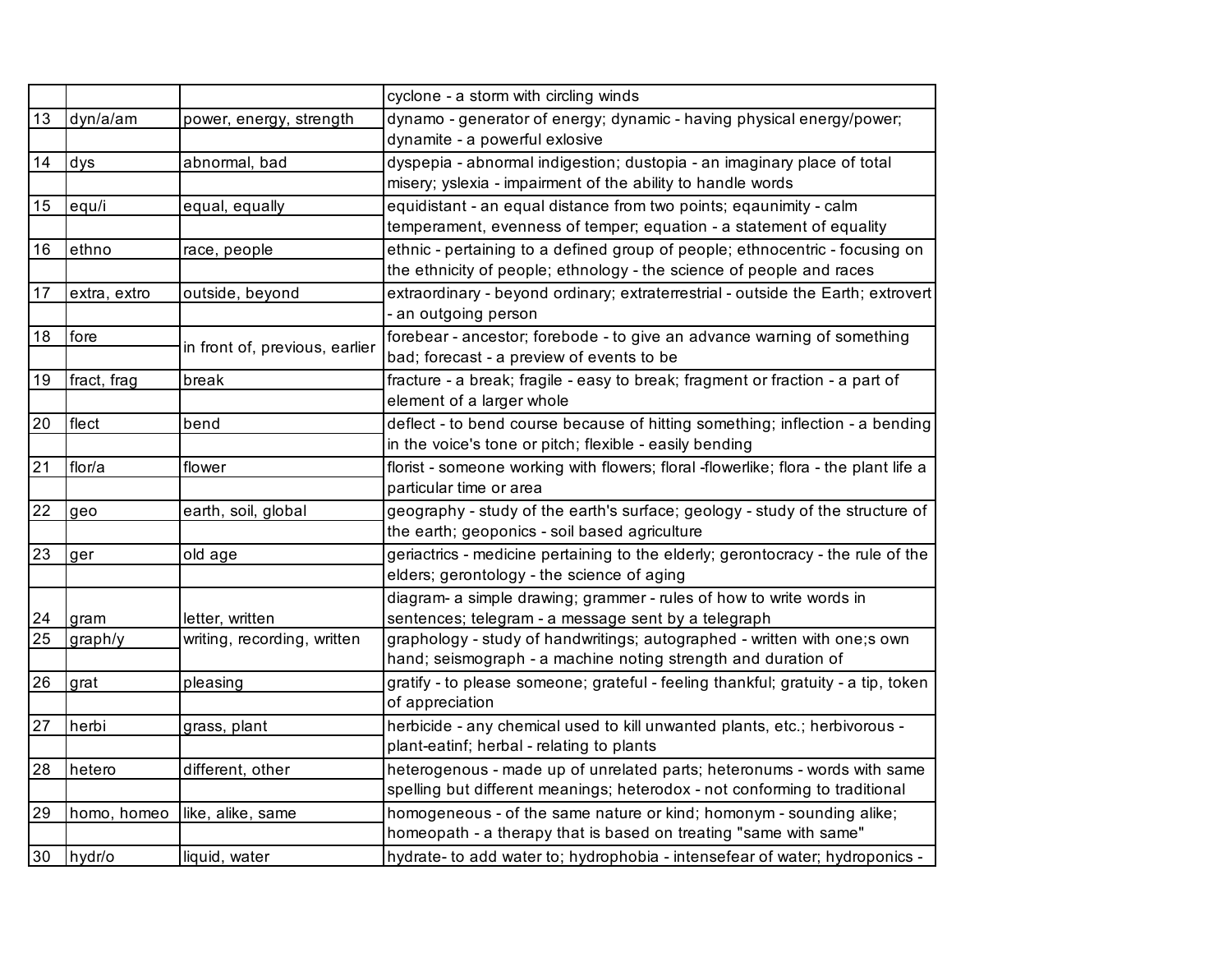|    |              |                            | growing plants in liquid nutrient solution; hydraulic - operated by force          |
|----|--------------|----------------------------|------------------------------------------------------------------------------------|
| 31 | hyper        | too much, over, excessive, | hyperactive - very restless; hypercritical - too critical; hypertension - above    |
|    |              | beyond                     | normal pressure                                                                    |
| 32 | imag         | likeness                   | image - a likeness of someone; imaginative - able to think up new ideas of         |
|    |              |                            | images; imagine - to form a picture of likeness in the mind                        |
| 33 | intra, intro | within, inside             | instrastate - existing in one state; intravenous - inside or into a vein;          |
|    |              |                            | introvert - a shy person who keeps within him/herself                              |
| 34 | ject         | throw                      | eject - to throw someone/something out; interject - to throw a remark into a       |
|    |              |                            | discussion; project - to cast or throw something                                   |
| 35 | jud          | law                        | judgement - a decision of a court of law; judicial - having to do with judges      |
| 36 | juven        | young                      | juvenile - youthful or childish; rejuvenate - to bring back to youthful strength   |
|    |              |                            | or appearance                                                                      |
| 37 | lab          | work                       | laborious - requiring a lot of hard work                                           |
| 38 | lact/o       | milk                       | lactate - to give milk, nurse; lactose - the sugar contained in milk; lactic acid  |
| 39 | lex          | word, law, reading         | lexicology - the study and history of words; alexia - loss of the ability to       |
|    |              |                            | read; illegal - not authorized by the official rules or laws                       |
| 40 | liber        | free                       | liberate- to set free; libertine - a person with a free, wild lifestyle; liberty - |
|    |              |                            | freedom                                                                            |
| 41 | lingu        | langauage, tongue          | linguist - one who studies languages; multilingual - able to communicate in        |
|    |              |                            | multiple languages; linguine - long, flat "tongue-shaped" pasta                    |
| 42 | loc          | place                      | dislocate - to put something out of its usual place; location - aplace; relcate    |
|    |              |                            | to move to a new place                                                             |
|    |              |                            | logic - correct reasoning; monlogue - a long speech by one speaker;                |
| 43 | log/o        | word, doctrine, discourse  | analogy - similarity, expecially between things otherwise dissimilar               |
|    |              |                            | elucidate - to explain, to throw light on; lucid -easily understood, giving off    |
| 44 | luc          | light                      | light; translucent - allowing light through                                        |
| 45 | lumin        | light                      | illuminate - to fill with light; lumen - unit measuring light                      |
| 46 | lun/a/i      | moon                       | lunar - relating to the moon; lunarscape- the surface of the moon; lunatic -       |
|    |              |                            | insane (as if driven mad by the moon)                                              |
| 47 | macro        | large, great               | macroevolution - large scale evolution; macromolecule - a large molecule;          |
|    |              |                            | macroeconmomics - stude of the overall forces of economy                           |
| 48 | magn/a/i     | great, large               | magnify - make larger; magnificent - grand; magnate - a powerful person,           |
|    |              |                            | expicially in business or industry                                                 |
| 49 | mal/e        | bad, ill, wrong            | malcontent - wrong content; malaria - "bad air", infectious disease thought        |
|    |              |                            | to originate from the "bad air" of the swamps, but caused by the bite of an        |
|    |              |                            | infected mosquito; malicious - showing strong ill will.                            |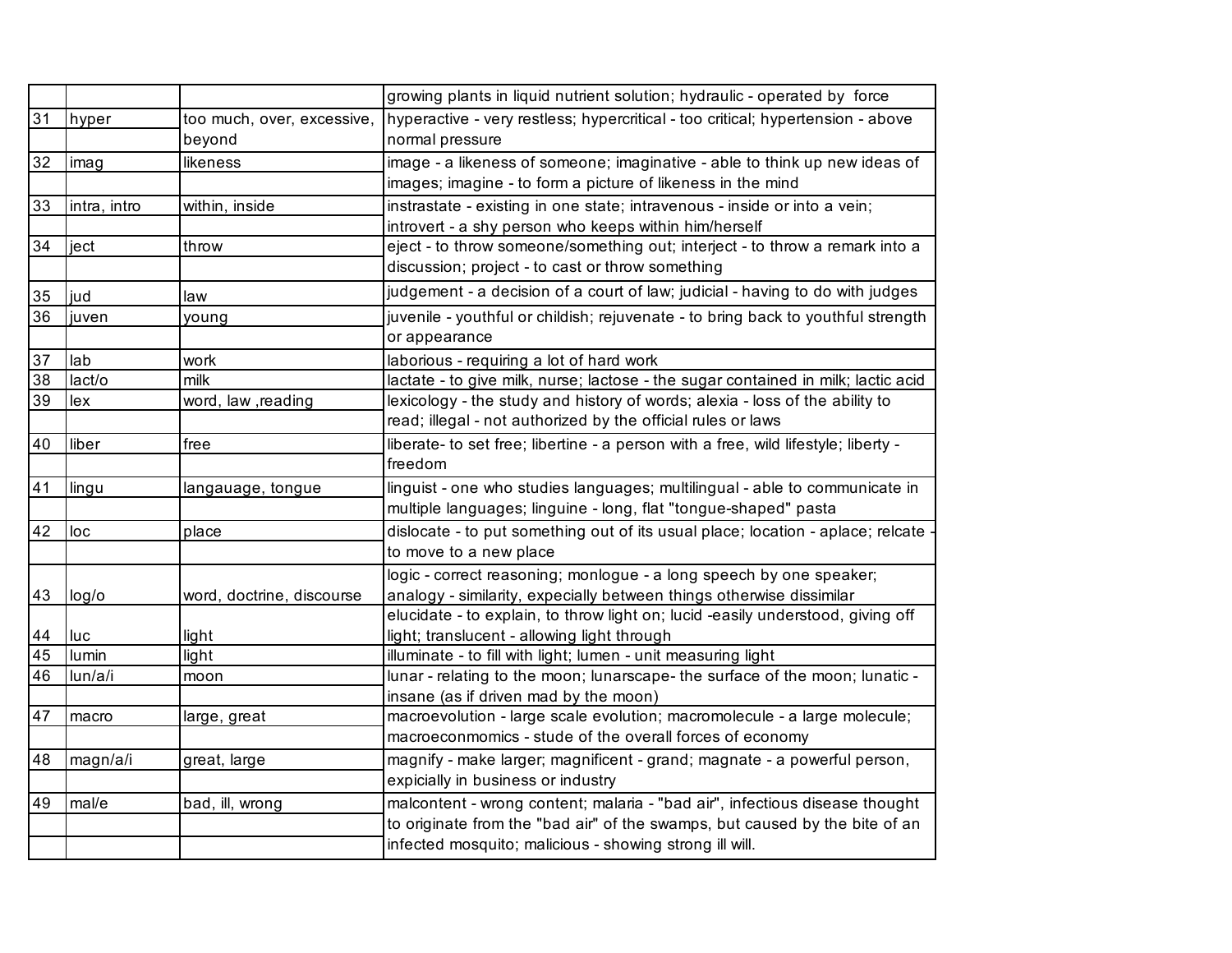| 50 | man/i/u        | hand                      | maneuver - to move by hand; manual - done with the hands; manuscript - a          |
|----|----------------|---------------------------|-----------------------------------------------------------------------------------|
|    |                |                           | book written by hand                                                              |
| 51 | mater, matri/i | mother                    | maternal - relating to motherhood; maternity - the state of being a mother;       |
|    |                |                           | matriarch - a woman head of a household                                           |
| 52 | max            | greatest                  | maximal - the best or greatest possible; maximize - to make as great as           |
|    |                |                           | possible; maximum - the greatest amount                                           |
| 53 | medi           | middle                    | medieval - pertaining to the Middle Ages; medium - in the middle; mediocre -      |
|    |                |                           | only of the medum (inferior) quality                                              |
| 54 | mega           | great, large. million     | megalopolis - an area with many nearby cities; megaphone - adevice that           |
|    |                |                           | projects a loud voice; megastructure - huge building or other structure           |
| 55 | memor/i        | remember                  | commenmorate - to honor the memory of, as by a ceremony; memorial -               |
|    |                |                           | related to remembering a person or event; memory: an ability to retain            |
|    |                |                           | knowledge or an individual's stock of retained knowledge                          |
| 56 | merge, mers    | dip, dive                 | immerge or immerse - to put or dip something into a liquid; submerge to dip       |
|    |                |                           | something completely into water                                                   |
| 57 | meta           | change, after, beyond,    | metphysics - study of nature and reality; metamorphosis - a complete              |
|    |                | between                   | change of form; metastasis - the transmission of desaese to other parts of        |
| 58 | micro          | very small, short, minute | microbe - a very small living thing; microship - a tiny wafer with an             |
|    |                |                           | intergrated circuit; microscope - a device to see very small things               |
| 59 | mid            | middle                    | midriff - the area between the chest and the waist; midterm - middle of a         |
|    |                |                           | term in school; midway - halfway between                                          |
| 60 | migr           | move                      | immigrant - aperson who moves to a new country to settle; migrant - person        |
|    |                |                           | who moves from place to place; migration - the process of moving                  |
| 61 | min/i          | small, less               | mini - something that is very small; minuscule - extremely tiny; minutiae 0       |
|    |                |                           | very small or trivial details                                                     |
| 62 | mon/o          | one, single, alone        | monchromat - having one color; monologue - a speed spoken by one                  |
|    |                |                           | person; montheism- belief in one god                                              |
| 63 | mort           | death                     | immortal - living forever, unable to die; mortal - certain to die; mortician - an |
|    |                |                           | undertaker                                                                        |
| 64 | multi          | many, more than one or    | multicolored - having many colors; mulitmedia - usuing a range of media;          |
|    |                | two                       | multitasking - doing many things at once                                          |
| 65 | narr           | tell                      | narrate - to tell a story; narrative - a story; narrator- a person who tells a    |
| 67 | nav            | ship                      | circumnavigate - to sail around a place; naval - relating to a navy or            |
|    |                |                           | warships; navigate - to sail a ship through a place                               |
| 68 | neg            | no                        | negate - to say it didn't happen; negative - meaning "no"; renege - to go         |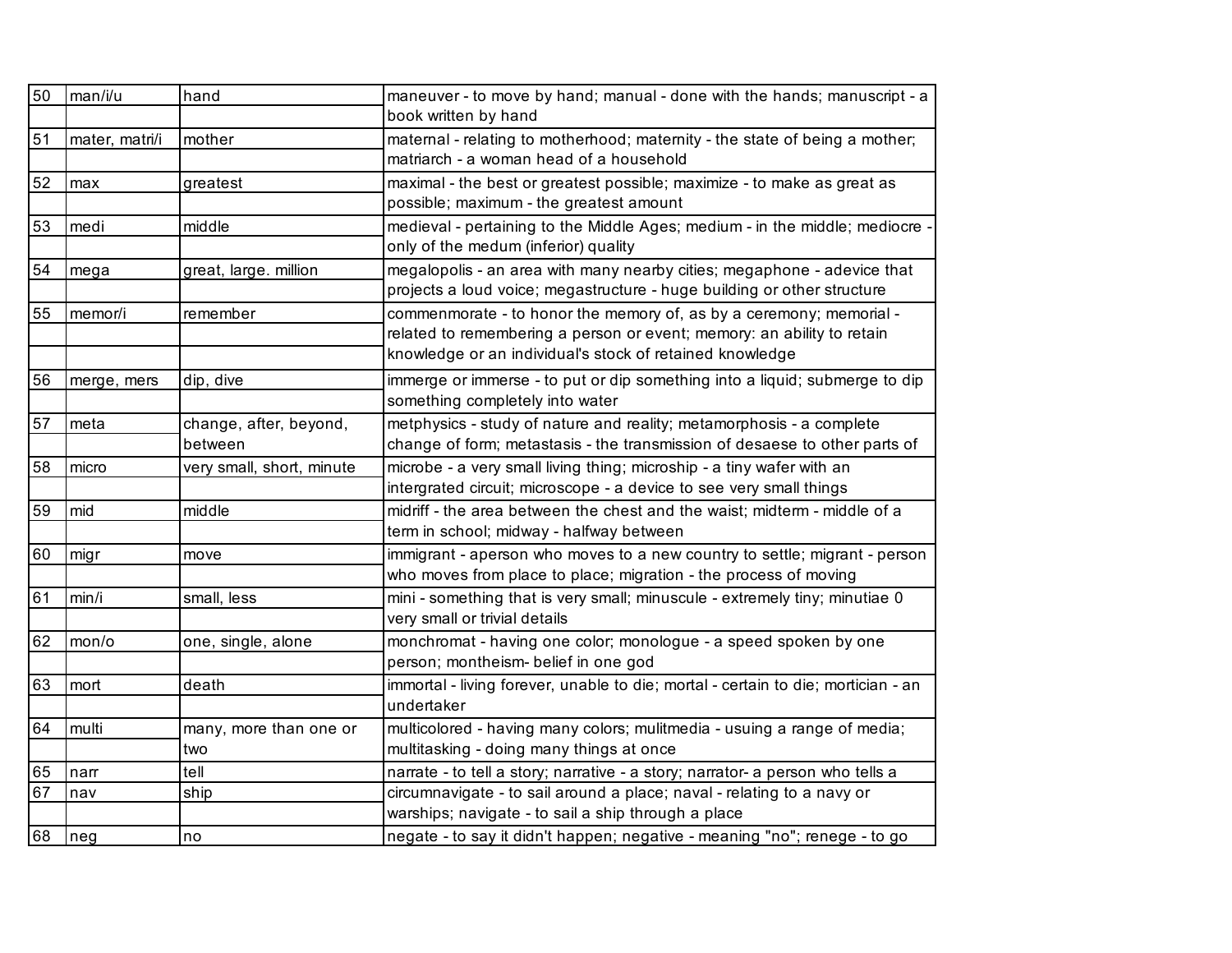|    |               |                          | back on a promise                                                                                                                                                                                     |
|----|---------------|--------------------------|-------------------------------------------------------------------------------------------------------------------------------------------------------------------------------------------------------|
| 69 | nom/in        | name                     | misnomer - an error in naming a person or thing; nominal - being something<br>in name only but not in reality; nominate - to name for election or<br>appointment, to designate                        |
| 70 | nov           | new                      | innovate - to introduce a new way; novelty - something new; novice - a<br>person who is new at a job; renovate - to make something like new again                                                     |
| 71 | oct/a/o       | eight                    | octagon - a fugure with 8 sides and 8 angles; octogenarian - person in his<br>or her 80s; octopus - sea animal with 8 arms                                                                            |
| 72 | opt           | best                     | optimal - the best, the most desirable; optimize - to make the best of;<br>optimum - the best something coult be                                                                                      |
| 73 | ortho         | straight                 | orthodontist - a dentist that straightens teeth; orthopedic - a doctor<br>concerned with the proper alighment of the bones; orthography - the<br>correct way of writing                               |
| 74 | pater, patr/i | father                   | paternal - relating to fathers; paternity - fatherhood; patriarch - a man who<br>rules a group                                                                                                        |
| 75 | ped/i/e       | foot, feet               | pedal - a lever pushed by the foot; pedestrian - one who walks; pedicure -<br>cosmetic treatment of feet and toes                                                                                     |
| 76 | per           | through, throughout      | permanent - lasting throughout all time; permeate - to spread throughtout;<br>persist - to continue for a long time; perennial - lasting through many years                                           |
| 77 | poli          | city                     | metropolis - a large city; police - people who work for the governement to<br>maintain order in a city; politics - actions of a government or political party                                         |
| 78 | pop           | people                   | popular 0 appealing to a lot of people; population - all of the people who<br>live in a particular area; populist - a supporter of the rights of peoples                                              |
| 79 | port          | carry                    | export - to carry goods out of a place to another; portable - able to be<br>carried; porter - aperson who carries luggage                                                                             |
| 80 | prot/o        | primintive, first, chief | prototype - the first of a kind; proton - on of the very basic parts of an atom;<br>protocol - a first draft from which a document is prepared                                                        |
| 81 | purge         | clean                    | purge - to remove anuthing undesirable; purgatory - accourding to Roman<br>catholics a place where soulds must clean themselves of sin; expurgate -<br>remove objectionable passages from publication |
| 82 | put           | think                    | computer - an electonic thinking device; dispute - to disagree with what<br>another person thinks; imput - contribution of one's thinking                                                             |
| 83 | quart         | fourth                   | quater - one fourth; quart - a fourth of a gallon; quartet - musical<br>compostion or group involving 4 voices or instruments                                                                         |
| 84 | ram/i         | branch                   | remifaction - the resulting consequence of a decision; ramify - to spread or                                                                                                                          |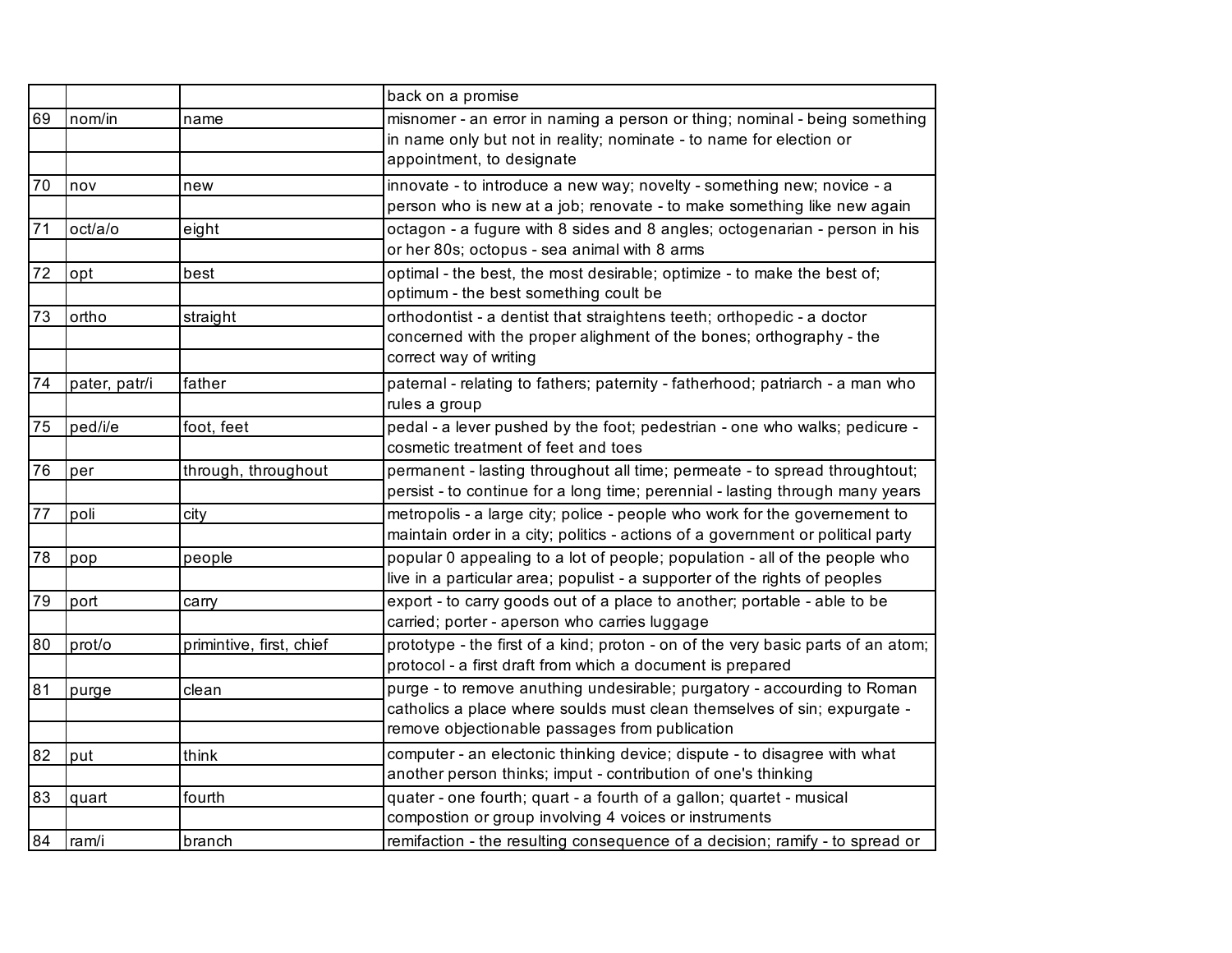|    |               |                        | branch out; ramus - a branchlike part                                                                                                                  |
|----|---------------|------------------------|--------------------------------------------------------------------------------------------------------------------------------------------------------|
| 85 | reg           | guide, rule            | regent - a person who rules on behalf of a king or queen; regime - a                                                                                   |
|    |               |                        | government that rules; regulate - to apply a rule                                                                                                      |
| 86 | rupt          | break, burst           | bandrupt - unable to pay because youre broke; interrupt - to break into a                                                                              |
|    |               |                        | conversation or event, to disturb; rupture - a break in something                                                                                      |
| 87 | scend         | climb, go              | ascend - to climb upward; crescendo - climbing up of the volume of music;                                                                              |
|    |               |                        | descend - to go or climb down                                                                                                                          |
| 88 | sci           | know                   | conscience - sense of knowing right from wrong; conscious - knowing what                                                                               |
|    |               |                        | is happenening; omniscient - knowing everything                                                                                                        |
| 89 | scrib, script | write, written         | inscribe- to write letters or words on a surface; scribe - aperson who writes                                                                          |
|    |               |                        | out documents;; describe - to represet with words or pictures                                                                                          |
| 90 | sect          | cut                    | dissect - to cut apart piece by peice; intersection - the place or point where                                                                         |
|    |               |                        | two things cross each other; bisect 0 to cut into two equal parts                                                                                      |
| 91 | serv          | save, keep             | conserve - to save or keep something sage; preserve - to save something;                                                                               |
|    |               |                        | resevation - a place kept for a person                                                                                                                 |
| 92 | sol           | alone                  | desolate - lonely, dismal, gloomy; solitary - done alone, by yourself; solo - a                                                                        |
|    |               |                        | performance done by one person alone                                                                                                                   |
| 93 | son           | sounds                 | consonant - a speech sound: sonorous - producing loud, full, rick sounds;                                                                              |
|    |               |                        | supersonic - faster than sound; unison - as one voice                                                                                                  |
| 94 | spec/t, spic  | see, look              | circumspect - cautious, looking all around; retrospective - a looking back at                                                                          |
|    |               |                        | past things; spectator =- a person who sees an event                                                                                                   |
| 95 | spir          | breathe                | inspire - to stimulate or animate; transpire - to give of vapor with waste                                                                             |
|    |               |                        | product through the skin or a membrane; spirit - invisible life force                                                                                  |
| 96 | stell         | star                   | constellation - a group of stars that froms a pattern; interstellar - between                                                                          |
|    |               |                        | the stars; stellar -relating to stars                                                                                                                  |
| 97 | struct        | build                  | built; structure- something built; infrastructure - underlying framework of a                                                                          |
|    |               |                        | system                                                                                                                                                 |
| 98 | sy/m/n/l/s    | together, with, same   | symmetry - similarity in size, form or arrangement; synergy - the combined<br>effect; synchronize - to cause to occur at the same time                 |
|    |               |                        |                                                                                                                                                        |
| 99 | tact, tang    | touch                  | contact - a state in which two things touch; tactile - relating to the sense of<br>touch; tangible - able to be touched; intact - with nothing missing |
|    | 100 tel/e/o   | far, distant, complete | telephone - device to talk to a distant person; telescope - a device to view                                                                           |
|    |               |                        | distant objects; television - a device to recieve pictures for afar;                                                                                   |
|    |               |                        | telecommuting - working remotely, bridging the distance via virtual devices                                                                            |
|    | 101 temp/or   | time                   | contemporary - existing at the same time; temporal - relating to time;                                                                                 |